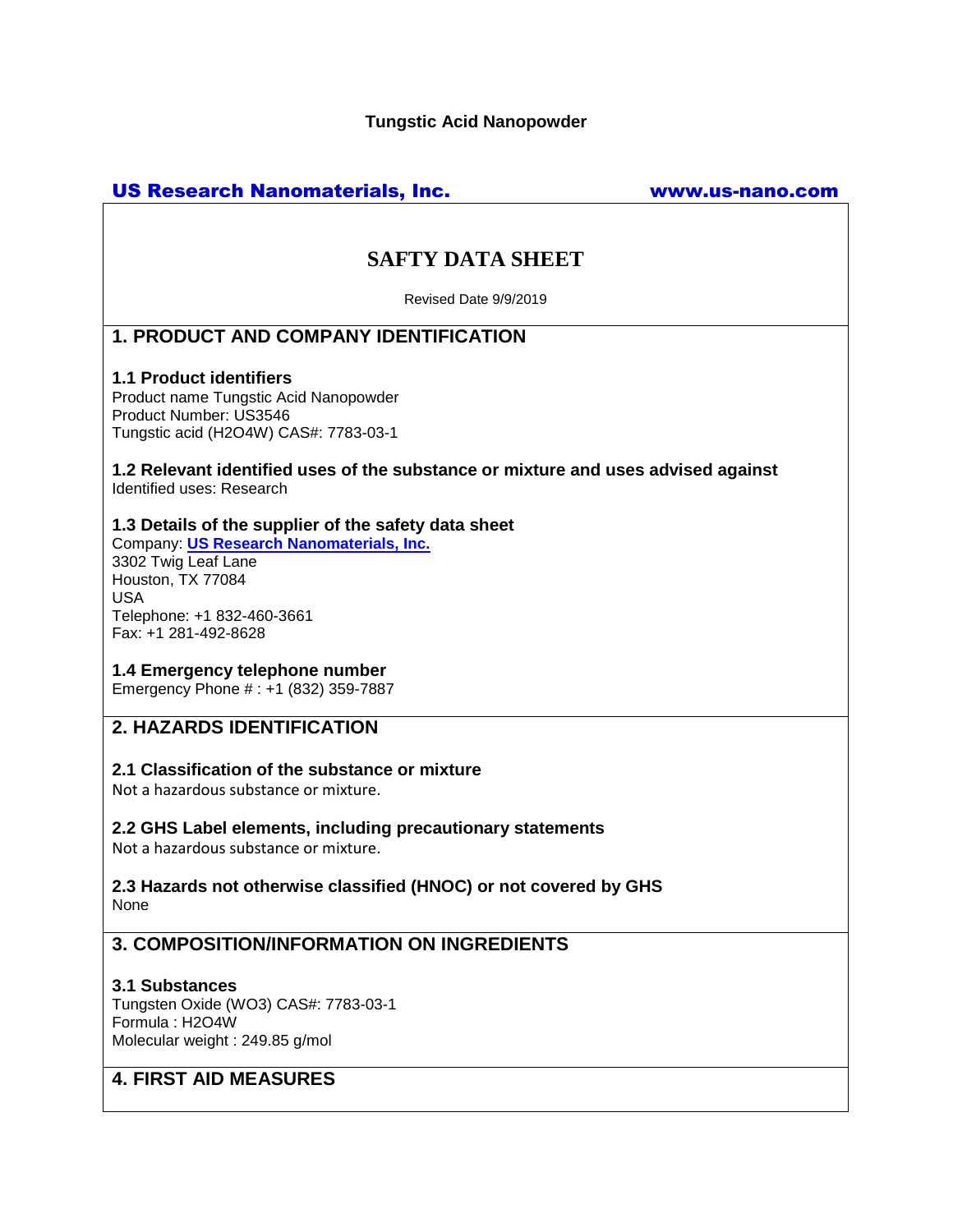# **4.1 Description of first aid measures**

### **General advice**

Consult a physician. Show this safety data sheet to the doctor in attendance. Move out of dangerous area.

#### **If inhaled**

If breathed in, move person into fresh air. If not breathing, give artificial respiration. Consult a physician. **In case of skin contact**

Wash off with soap and plenty of water. Consult a physician.

# **In case of eye contact**

Flush eyes with water as a precaution.

#### **If swallowed**

Never give anything by mouth to an unconscious person. Rinse mouth with water. Consult a physician.

### **4.2 Most important symptoms and effects, both acute and delayed**

The most important known symptoms and effects are described in the labeling (see section 2.2) and/or in section 11

#### **4.3 Indication of any immediate medical attention and special treatment needed** no data available

# **5. FIREFIGHTING MEASURES**

# **5.1 Extinguishing media**

**Suitable extinguishing media**

Use water spray, alcohol-resistant foam, dry chemical or carbon dioxide.

# **5.2 Special hazards arising from the substance or mixture**

Tungsten oxide

# **5.3 Advice for firefighters**

Wear self contained breathing apparatus for firefighting if necessary.

# **5.4 Further information**

The product itself does not burn.

# **6. ACCIDENTAL RELEASE MEASURES**

### **6.1 Personal precautions, protective equipment and emergency procedures**

Avoid dust formation. Avoid breathing vapours, mist or gas. For personal protection see section 8.

# **6.2 Environmental precautions**

No special environmental precautions required.

### **6.3 Methods and materials for containment and cleaning up**

Sweep up and shovel. Keep in suitable, closed containers for disposal.

# **6.4 Reference to other sections**

For disposal see section 13.

# **7. HANDLING AND STORAGE**

# **7.1 Precautions for safe handling**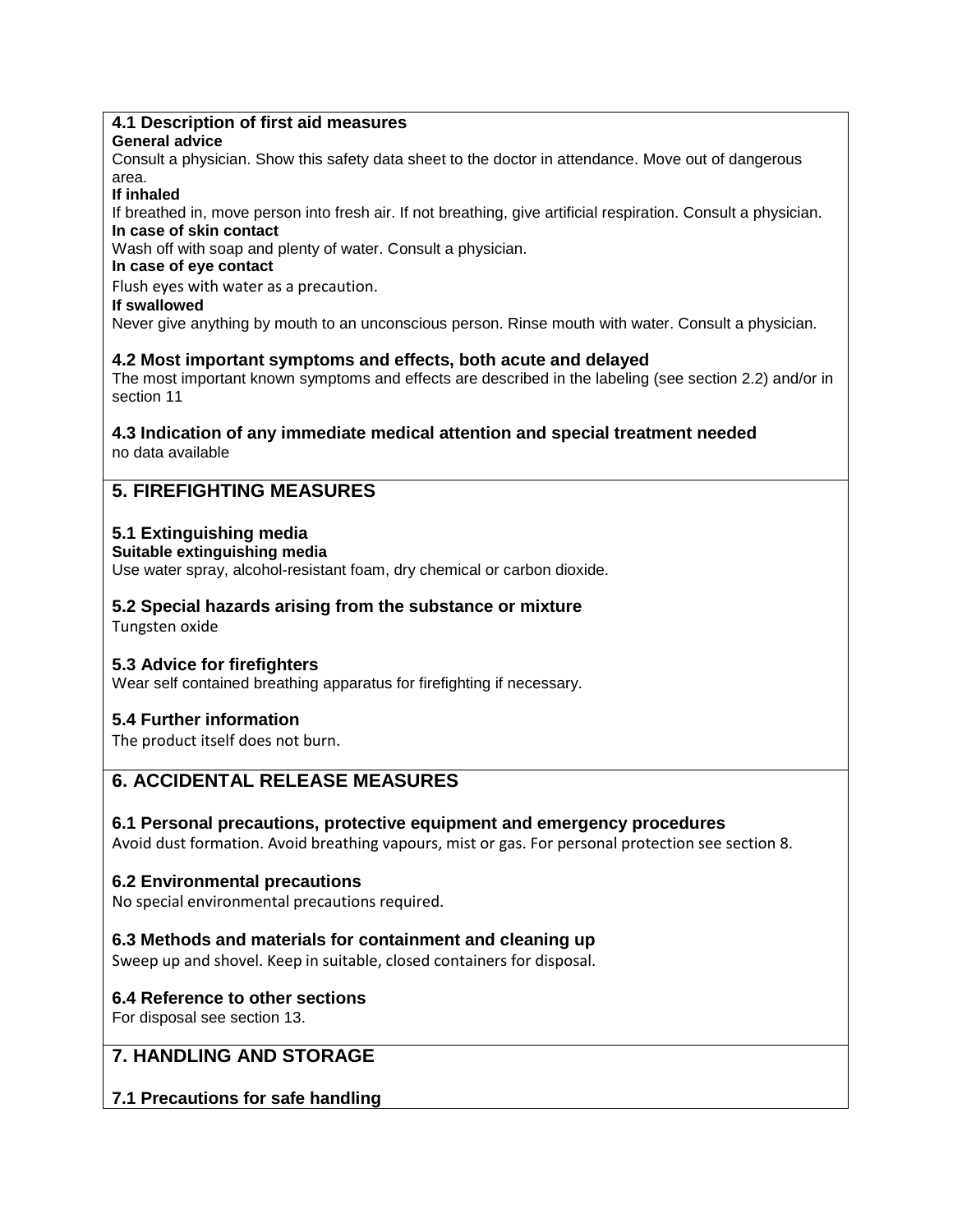Further processing of solid materials may result in the formation of combustible dusts. The potential for combustible dust formation should be taken into consideration before additional processing occurs. Provide appropriate exhaust ventilation at places where dust is formed. For precautions see section 2.2.

### **7.2 Conditions for safe storage, including any incompatibilities**

Keep container tightly closed in a dry and well-ventilated place. Keep in a dry place. Storage class (TRGS 510): 13: Non Combustible Solids

# **7.3 Specific end use(s)**

Apart from the uses mentioned in section 1.2 no other specific uses are stipulated

# **8. EXPOSURE CONTROLS/PERSONAL PROTECTION**

### **8.1 Control parameters**

#### **Components with workplace control parameters**

Contains no substances with occupational exposure limit values.

#### **8.2 Exposure controls**

#### **Appropriate engineering controls**

Handle in accordance with good industrial hygiene and safety practice. Wash hands before breaks and at the end of workday.

#### **Personal protective equipment**

#### **Eye/face protection**

Use equipment for eye protection tested and approved under appropriate government standards such as NIOSH (US) or EN 166(EU).

#### **Skin protection**

Handle with gloves. Gloves must be inspected prior to use. Use proper glove removal technique (without touching glove's outer surface) to avoid skin contact with this product. Dispose of contaminated gloves after use in accordance with applicable laws and good laboratory practices. Wash and dry hands.

#### **Body Protection**

Choose body protection in relation to its type, to the concentration and amount of dangerous substances, and to the specific work-place., The type of protective equipment must be selected according to the concentration and amount of the dangerous substance at the specific workplace.

#### **Respiratory protection**

Respiratory protection is not required. Where protection from nuisance levels of dusts are desired, use type N95 (US) or type P1 (EN 143) dust masks. Use respirators and components tested and approved under appropriate government standards such as NIOSH (US) or CEN (EU).

#### **Control of environmental exposure**

No special environmental precautions required.

# **9. PHYSICAL AND CHEMICAL PROPERTIES**

### **9.1 Information on basic physical and chemical properties**

- a) Appearance: powder
- b) Odor: No data available
- c) Odor Threshold: No data available
- d) pH: 4.0 at 100 g/l at 20 °C (68 °F)
- e) Melting point/freezing point: > 100 °C (> 212 °F)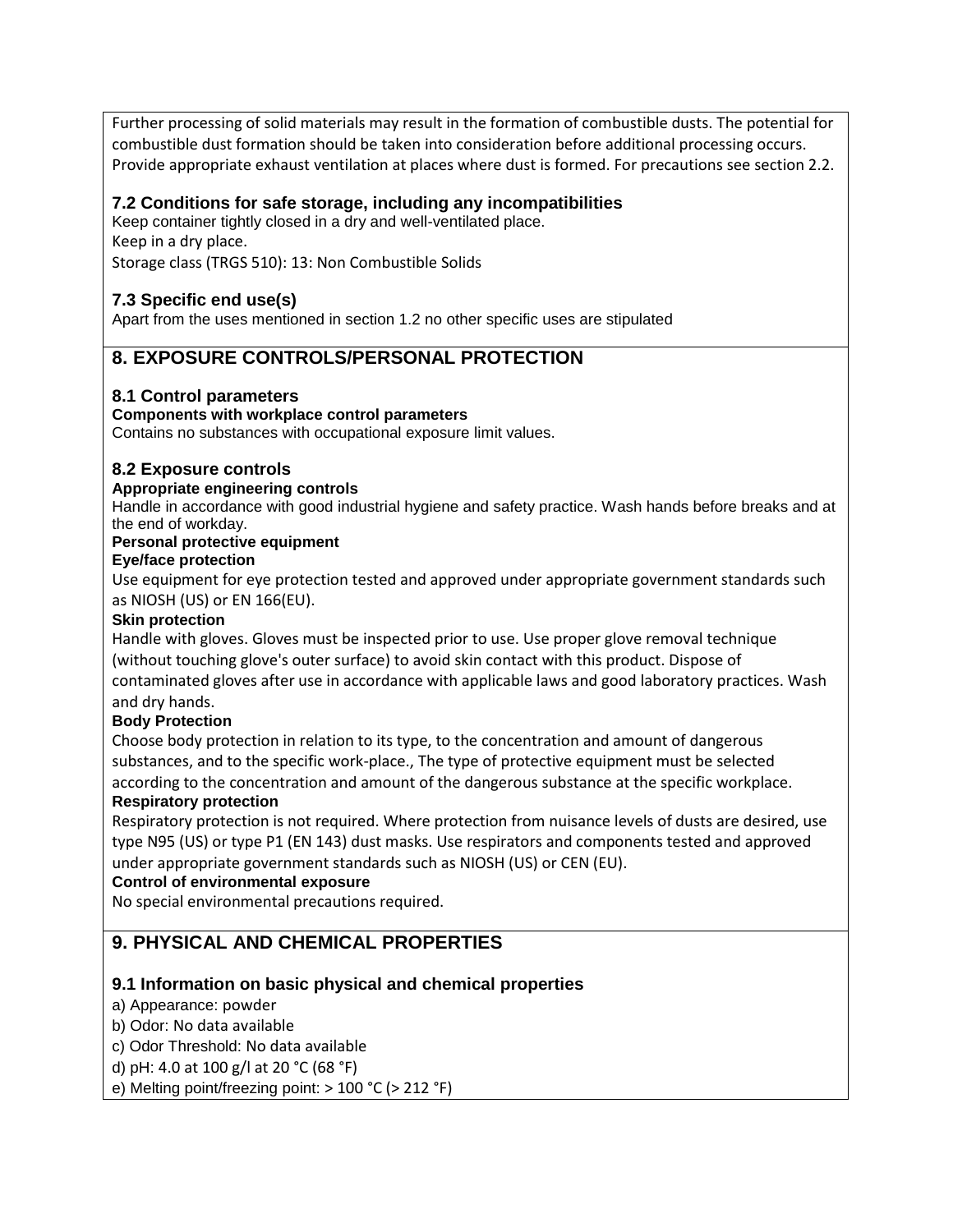- f) Initial boiling point and boiling range: No data available
- g) Flash point: no data available
- h) Evaporation rate: no data available
- i) Flammability (solid, gas): no data available
- j) Upper/lower flammability or explosive limits: no data available
- k) Vapor pressure: no data available
- l) Vapor density: no data available
- m) Relative density: 5.5 g/mL at 25 °C (77 °F)
- n) Water solubility: insoluble
- o) Partition coefficient noctanol/water: no data available
- p) Auto-ignition temperature: no data available
- q) Decomposition temperature: no data available
- r) Viscosity: no data available
- s) Explosive properties: no data available
- t) Oxidizing properties: no data available

#### **9.2 Other safety information**

Bulk density: 300 - 450 kg/m3

# **10. STABILITY AND REACTIVITY**

#### **10.1 Reactivity**

no data available

#### **10.2 Chemical stability**

Stable under recommended storage conditions.

#### **10.3 Possibility of hazardous reactions**

no data available

#### **10.4 Conditions to avoid**

no data available

### **10.5 Incompatible materials**

Strong oxidizing agents

#### **10.6 Hazardous decomposition products**

Hazardous decomposition products formed under fire conditions. - Tungsten oxide Other decomposition products - no data available In the event of fire: see section 5

# **11. TOXICOLOGICAL INFORMATION**

#### **11.1 Information on toxicological effects**

**Acute toxicity** no data available Inhalation: no data available Dermal: no data available **Skin corrosion/irritation** no data available **Serious eye damage/eye irritation** no data available **Respiratory or skin sensitization** no data available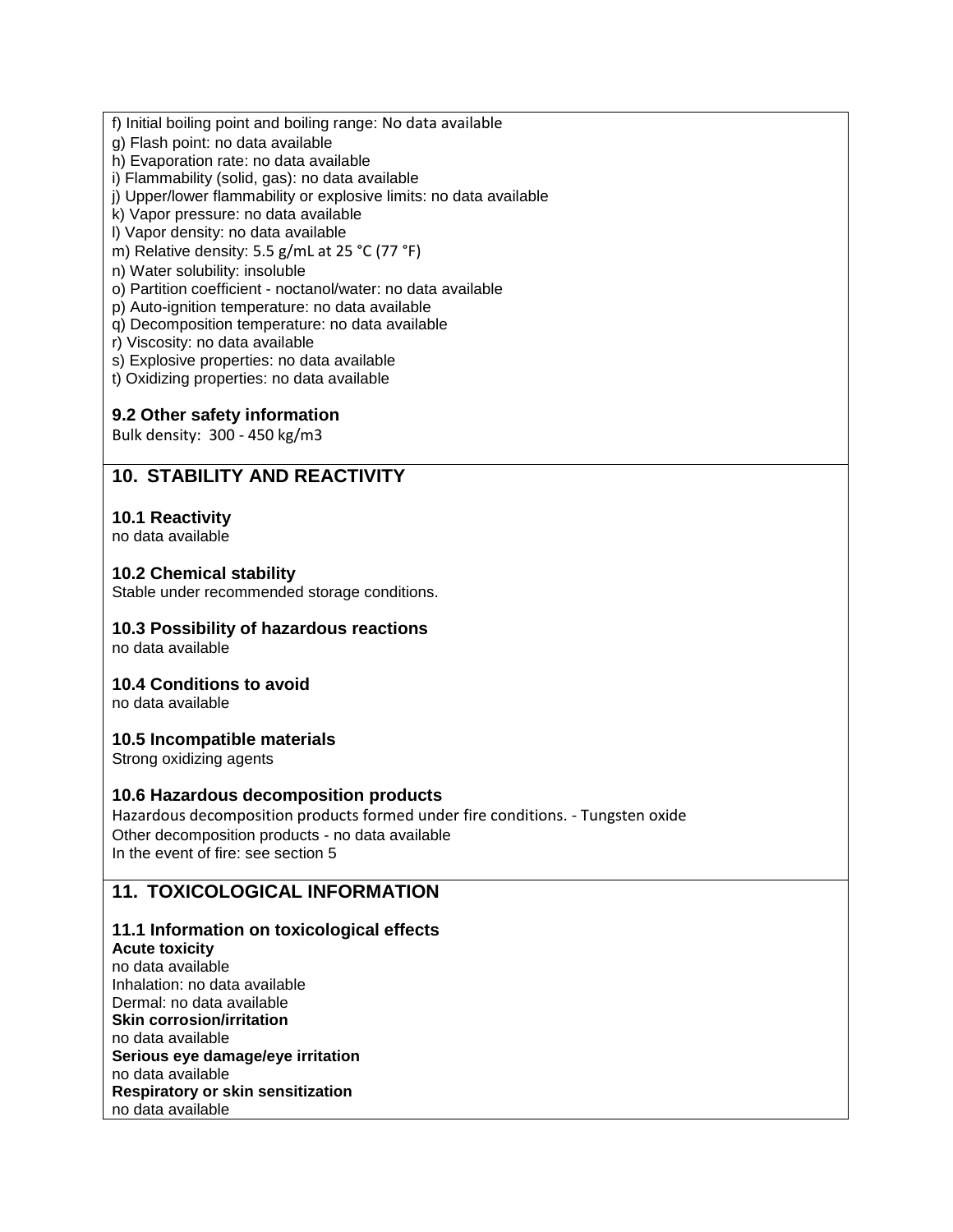**Germ cell mutagen city** no data available **Carcinogenicity** no data available **Reproductive toxicity** no data available **Specific target organ toxicity - single exposure** Inhalation - May cause respiratory irritation. **Specific target organ toxicity - repeated exposure** no data available **Aspiration hazard** no data available **Additional Information** RTECS: Not available To the best of our knowledge, the chemical, physical, and toxicological properties have not been thoroughly investigated.

# **12.ECOLOGICAL INFORMATION**

#### **12.1 Toxicity**

no data available

#### **12.2 Persistence and degradability**

no data available

#### **12.3 Bioaccumulative potential**

no data available

#### **12.4 Mobility in soil**

no data available

#### **12.5 Results of PBT and vPvB assessment**

PBT/vPvB assessment not available as chemical safety assessment not required/not conducted

#### **12.6 Other adverse effects**

no data available

### **13.DISPOSAL CONSIDERATIONS**

### **13.1 Waste treatment methods**

#### **Product**

Offer surplus and non-recyclable solutions to a licensed disposal company. Contact a licensed professional waste disposal service to dispose of this material.

#### **Contaminated packaging**

Dispose of as unused product.

# **14.TRANSPORT INFORMATION**

**DOT (US)** Not dangerous goods **IMDG** Not dangerous goods **IATA**